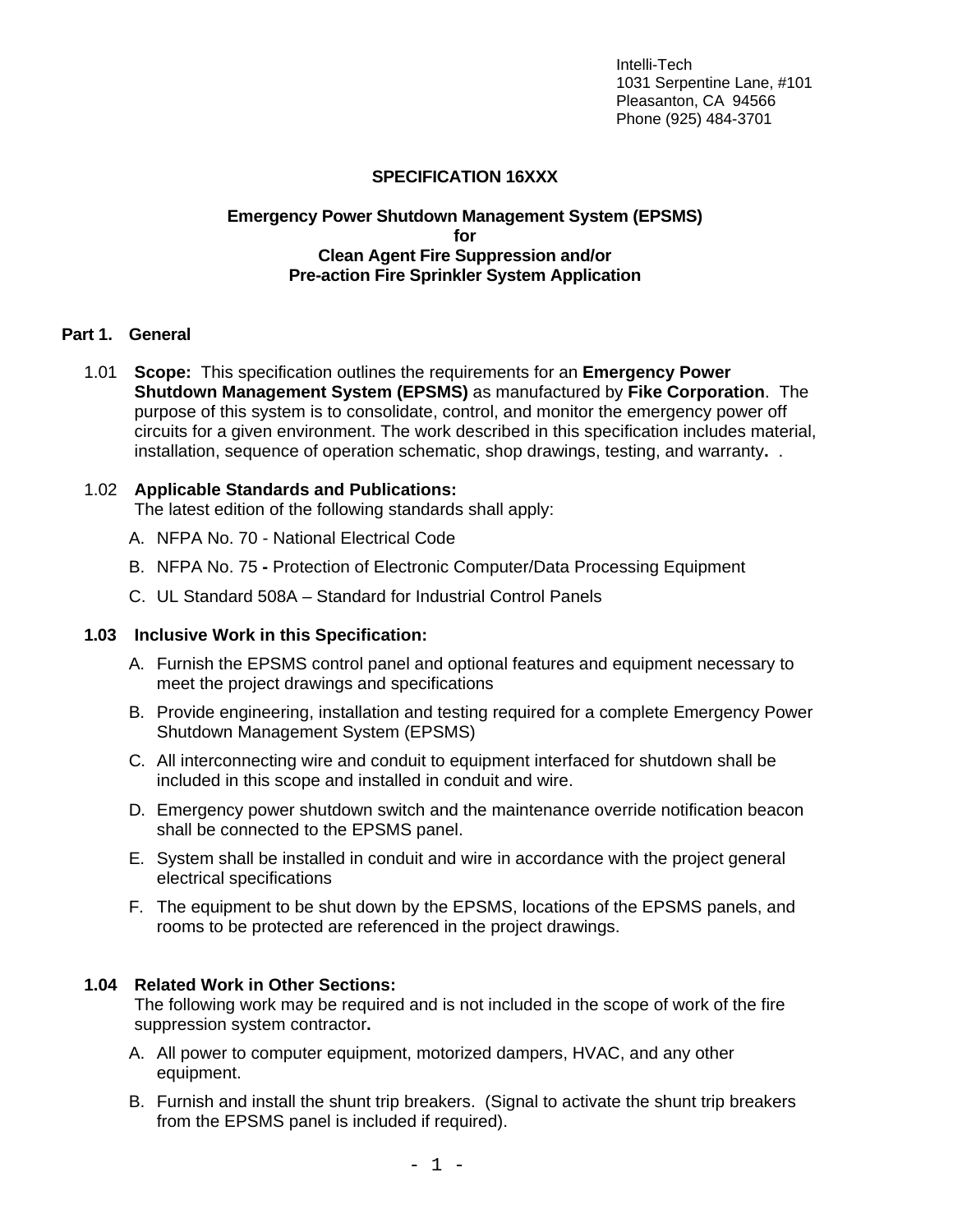- C. Monitoring of the EPSMS by the building management system (if required), building life safety system (if required), and/or security system (if required).
- D. A 120 VAC "E" power circuit shall be provided through a dedicated 20-amp circuit breaker to the EPSMS panel.
- E. Conduit and wire for all above.

#### **1.05 Submittals:**

A. The installing contractor shall submit the following items to the city, owner's insurance underwriter, engineer of record, and all other authorities having jurisdiction, for approval prior to starting work on this project.

#### **(i) EPSMS control panel drawings**

- 1) Single-line general arrangement diagram showing the EPSMS control panel and identifying all devices the EPSMS connects to.
- 2) Enclosure diagram showing the key switch, indicating LED's, and labels. This sheet shall contain the enclosure dimensions and a complete bill of materials to be used in the construction of the EPSMS.
- 3) Sequence of operation detailing the input signals, output logic, monitoring relay operation, and maintenance override operation.
- 4) Wiring schematic clearly identifying termination points on terminal blocks within the EPSMS control panel.
- (ii) A copy of all the approved EPSMS drawings shall be sent to the architect, engineer, or general contractor for their records.

# **1.06 Quality Assurance:**

#### A. **Manufacturer:**

- (i) The name of the manufacturer, part numbers and serial numbers shall appear on all major components.
- (ii) All devices and components shall be U.L. listed.
- (iii) The EPSMS shall be assembled and bench tested to verify proper operation prior to delivery to the job site. Customer may witness the bench test of the EPSMS at the supplier's shop at customer's option prior to delivery to job site.

# **1.07 System Description and Operation**

- A. General Description:
	- (i) When connected to a fire suppression system: When the EPSMS receives a second smoke detector alarm signal from the fire suppression control panel (FCP), the EPSMS shall shut down all 2<sup>nd</sup> Alarm related equipment. After the FCP time delay expires and sends a discharge (water flow if pre-action system only) signal to the EPSMS, the Discharge related equipment shall be shut down.
	- (ii) EPO Switch: When the Emergency Power Off Switch is activated, all connected equipment shall be powered off.
	- (iii) Built-in Safety: The entire EPSMS shall be equipped with a keyed maintenance override switch that disables EPSMS preventing it from shutting any equipment down regardless of any input signals the EPSMS receives.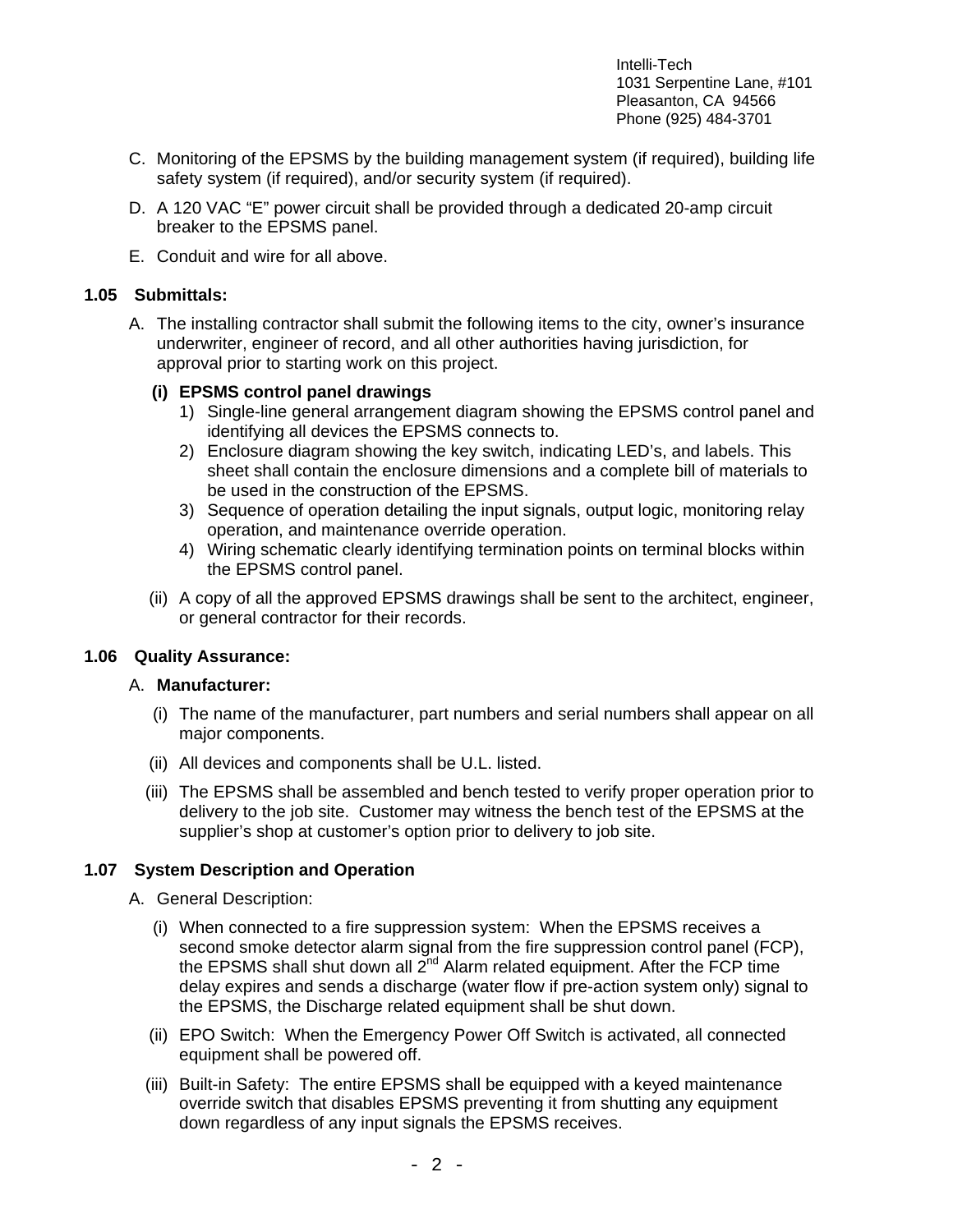- (iv) Annunciation: Both local annunciation using indicating LED's and remote monitoring using dry contacts shall be provided.
- (v) The system shall be constructed using a programmable relay logic controller to manage the system logic. Hard-wired relays shall not be acceptable.
- (vi) The EPSMS shall be connected to and be monitored by the fire suppression system control panel (FCP) that controls the environment the EPSMS serves.

#### **B. Sequence of Operation:**

## **(This will be as written below or as shown on the drawings using the sequence of operations matrix.)**

#### **(i) Normal Operation:**

- 1) Green power led is illuminated
- 2) Maintenance key switch is in the normal position
- 3) Maintenance key switch normal green led is illuminated.

# (ii) **2nd Alarm Activation**

Upon receipt of a second detector alarm signal from the FCP, the following shall occur:

- 1) 2<sup>nd</sup> alarm activation red led is illuminated
- $2)$   $2<sup>nd</sup>$  alarm shutdown relays are energized and latched
- 3)  $2^{nd}$  Alarm momentary (5 seconds) 120V shunt trip circuit shall activate
- 4) All  $2^{nd}$  alarm equipment shall de-energize
- 5) Piezo Alert shall be activated

# (iii) **Discharge (Water Flow If Pre-Action Only)**

Upon receipt of a discharge signal from the FCP, the following shall occur:

- 1) Discharge activation red led is illuminated
- 2) Discharge shutdown relays are energized and latched
- 3) Discharge momentary (5 seconds) 120V shunt trip circuit shall activate
- 4) All discharge equipment shall de-energize
- 5) Piezo Alert shall be activated

# **(iv) Emergency Power Off (EPO) Switch Activated**

- 1) Emergency Power Off (EPO) switch activation red led is illuminated
- 2)  $2<sup>nd</sup>$  alarm shutdown relays are energized and latched
- 3) 2nd Alarm momentary (5 seconds) 120V shunt trip circuit shall activate
- 4) All 2<sup>nd</sup> alarm equipment shall de-energize
- 5) Discharge shutdown relays are energized and latched
- 6) Discharge momentary (5 seconds) 120V shunt trip circuit shall activate
- 7) All discharge equipment shall de-energize
- 8) EPO switch monitoring relay activated
- 9) Piezo audible alert shall activate

# **(v) Lamp Test Button Pressed**

- 1) All lamps on the front of the EPSMS panel shall illuminate.
- 2) All lamps to return to normal state when lamp test button is released.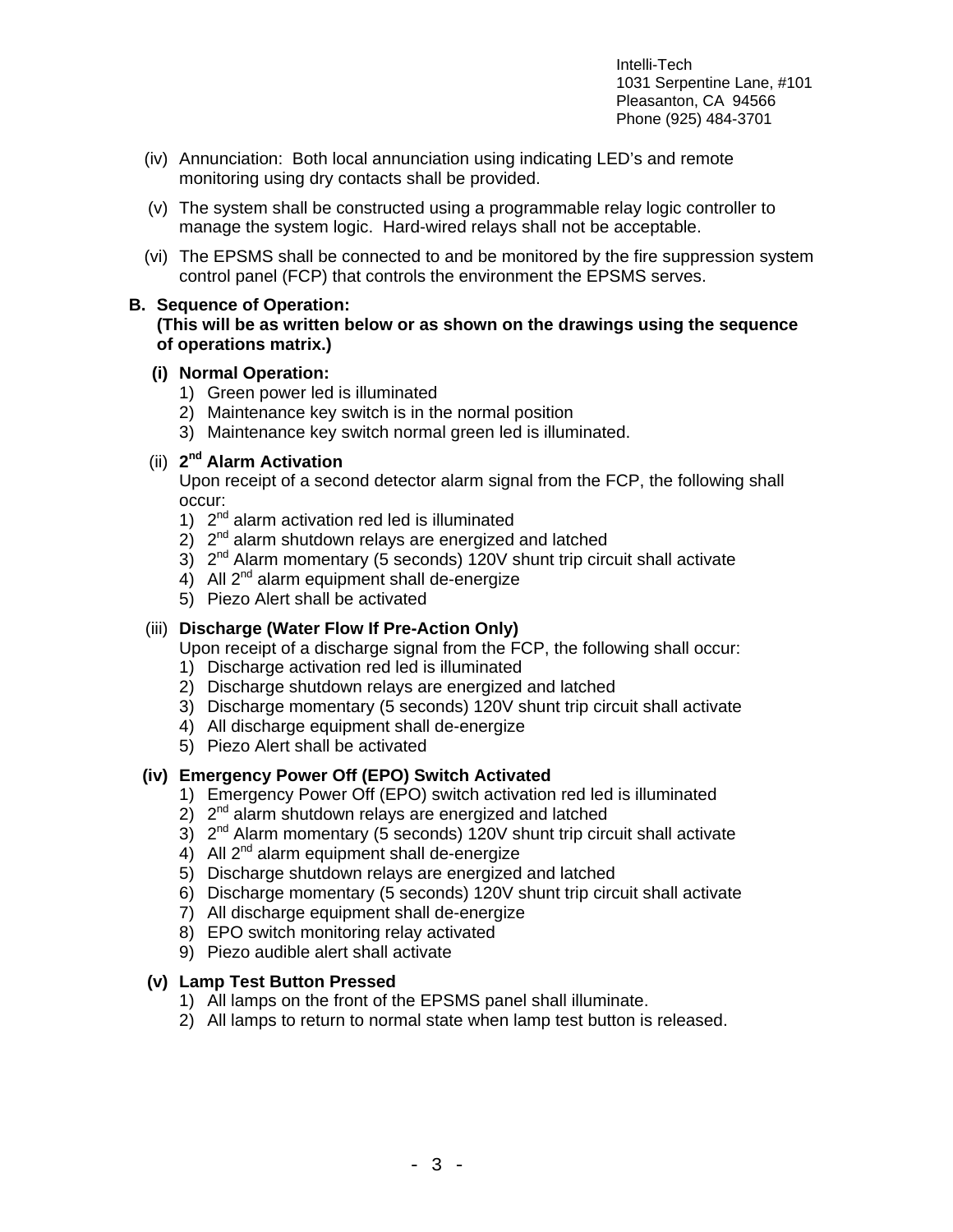# (vi) **Maintenance Override Lock-Out (in Over-ride position)**

The maintenance override feature is critical to proper EPSMS operation. It is used to prevent an accidental shutdown of equipment when maintenance or testing is being performed in the room. The maintenance override lock-out shall perform the following functions when it is in the override position:

- 1) Keyed switch red lamp is illuminated
- 2) Keyed switch normal (green) lamp is de-energized
- 3) System trouble relay is activated
- 4) Amber notification beacon shall energize
- 5) The 2nd Alarm Activated, Discharge Activated, and EPO Activated relays shall remain in the normal position (locked out) regardless of the input signals received to prevent accidental shutdown of equipment
- 6) If any input signal is received, the corresponding "2nd Alarm Activation", "Discharge Activation", and "EPO Activation" LED's shall illuminate
- 7) If any input signal is received then cleared, the corresponding 2nd Alarm Activation, Discharge Activation, and EPO Activation LED's shall flash indicating the input alarm condition is cleared. The output relays shall remain locked out.
- 8) Once the maintenance override switch is in the override position, the system cannot be returned to "Normal" without activating the Reset Switch. The Reset Switch "Unlocks" the maintenance override feature.
- 9) If the EPSMS panel receives an input signal while in Maintenance Override it cannot be returned to Normal until all input signals are cleared and the panel is reset. This feature provides a second level of protection against accidental equipment shutdown.

# **C. Monitoring:**

# (i) **Fire Control Panel (FCP)**

- 1) The FCP shall supervise the loss of power trouble relay on the EPSMS according to NFPA 75.
- 2) The interconnecting wire, conduit, and controls to the FCP shall be included in this work scope.

#### (ii) **System Trouble Relay**

1) One normally open/normally closed dry contact shall change state upon loss of power or when maintenance override switch is in override position

#### (iii) **Emergency Power Off Activated**

1) One normally open/normally closed dry contact shall change state upon EPO activation.

#### (iv) **Supervision of Remote Monitoring Relays**

- 1) Supervision of relays by other monitoring systems as shown on the drawings
- 2) Building management systems (If required)
- 3) Security systems (if required)
- 4) Building life safety systems (if required)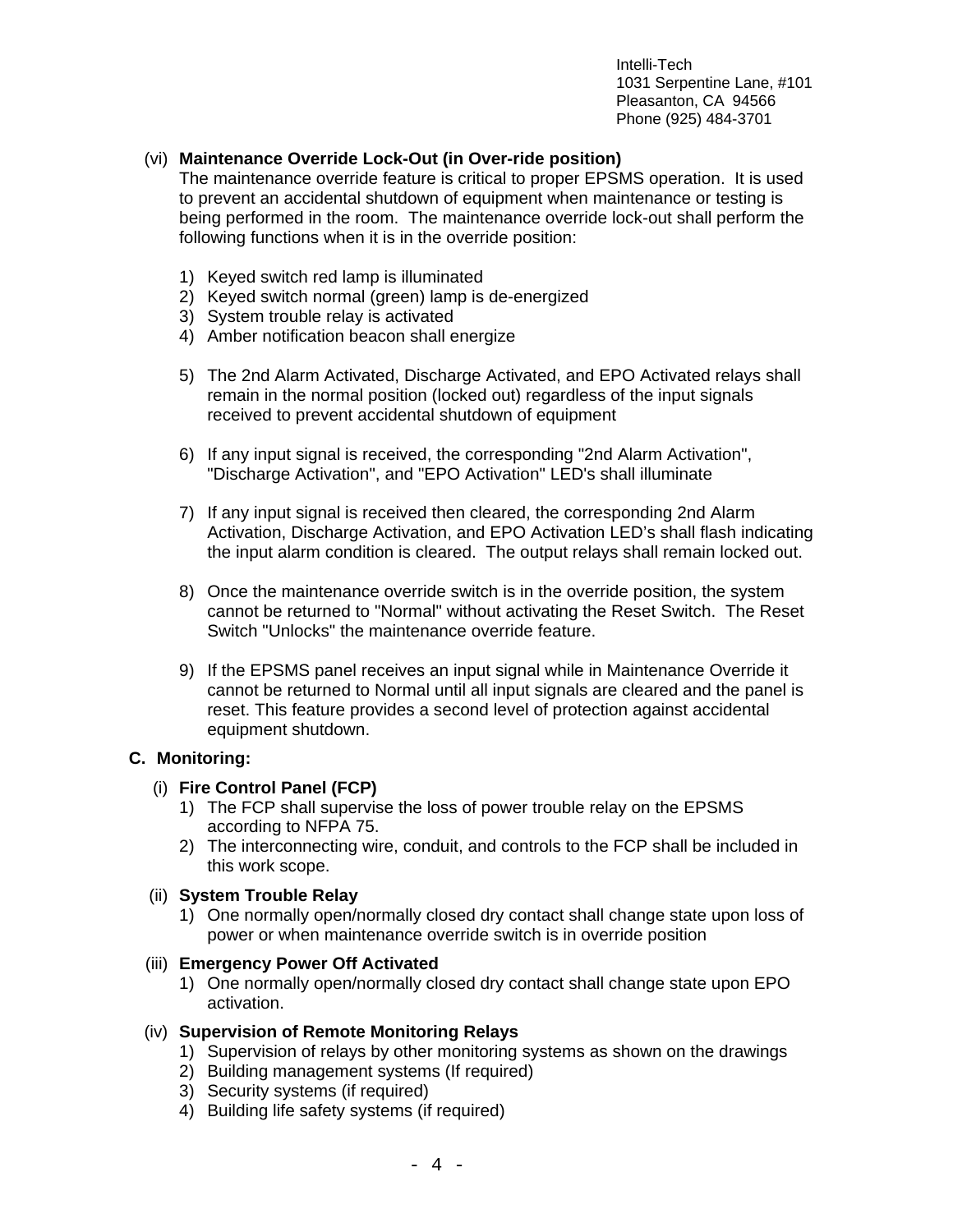# **Part 2. Products**

# **2.01 EPSMS**

# **A. EPSM**S shall be manufactured by **Fike Corporation Model 20-1181**

B. The EPSMS shall be furnished by:

 **Intelli-Tech** 1031 Serpentine Lane, Suite 101 Pleasanton, CA 94566 Tel: (925) 484-3701 Fax (925) 426-5013

# C. **Enclosure**

The enclosure shall be NEMA-1 capable of being surface or flush mounted with a swing door and key lock. The enclosure shall be constructed of minimum 18-gauge steel and shall be powder coated inside and out. All components of the EPSMS shall be furnished in one enclosure. If multiple panels are furnished, all panels shall be keyed alike.

# D. **Programmable Relay Logic Controller**

The logic for the EPSMS shall be controlled by a programmable relay logic controller. Logic using hardwired relays shall not be acceptable.

#### E. **Input Power**

Input power shall be 120V single phase minimum 20 amps. Input power to the enclosure shall be internally fuse protected to 120VAC 10-amp.

# F. **Indicating Lamps**

All indicating lights shall be LED full voltage flush type rated at 120VAC. Indicating lamps for Power (green), Normal (green), Override (Amber), 2nd Alarm Activation (red), E.P.O. Activation (red), and Discharge Activation (red) shall appear on the front of the panel.

# G. **Momentary Reset/Test Switch**

The reset/test switch shall be a momentary.

# H. **Piezo Alert**

A piezo alert shall give audible annunciation on the front of the panel in accordance with the sequence of operation.

# I. **Silence Button**

A silence button shall be mounted on the front of the panel to silence the piezo alert.

# J. **2-Position Keyed Maintenance Override Selector Switch**

The keyed selector switch shall be a two position locking type.

# K. **Output Relays**

Relays shall be N.O. and N.C. intelligent process interface single type pole rated at 6 AMP 120VAC. Quantity as standard shall be minimum 10 relays including monitoring relays. Expandable to 18 relays in the base enclosure and 40 in the optional large enclosure. Actual quantity as required to meet the devices quantities as shown on the drawings

# L. **Wire**

All wire shall be 16-gauge THHN stranded color black. All wire shall be routed in base duct slotted wall Panduit.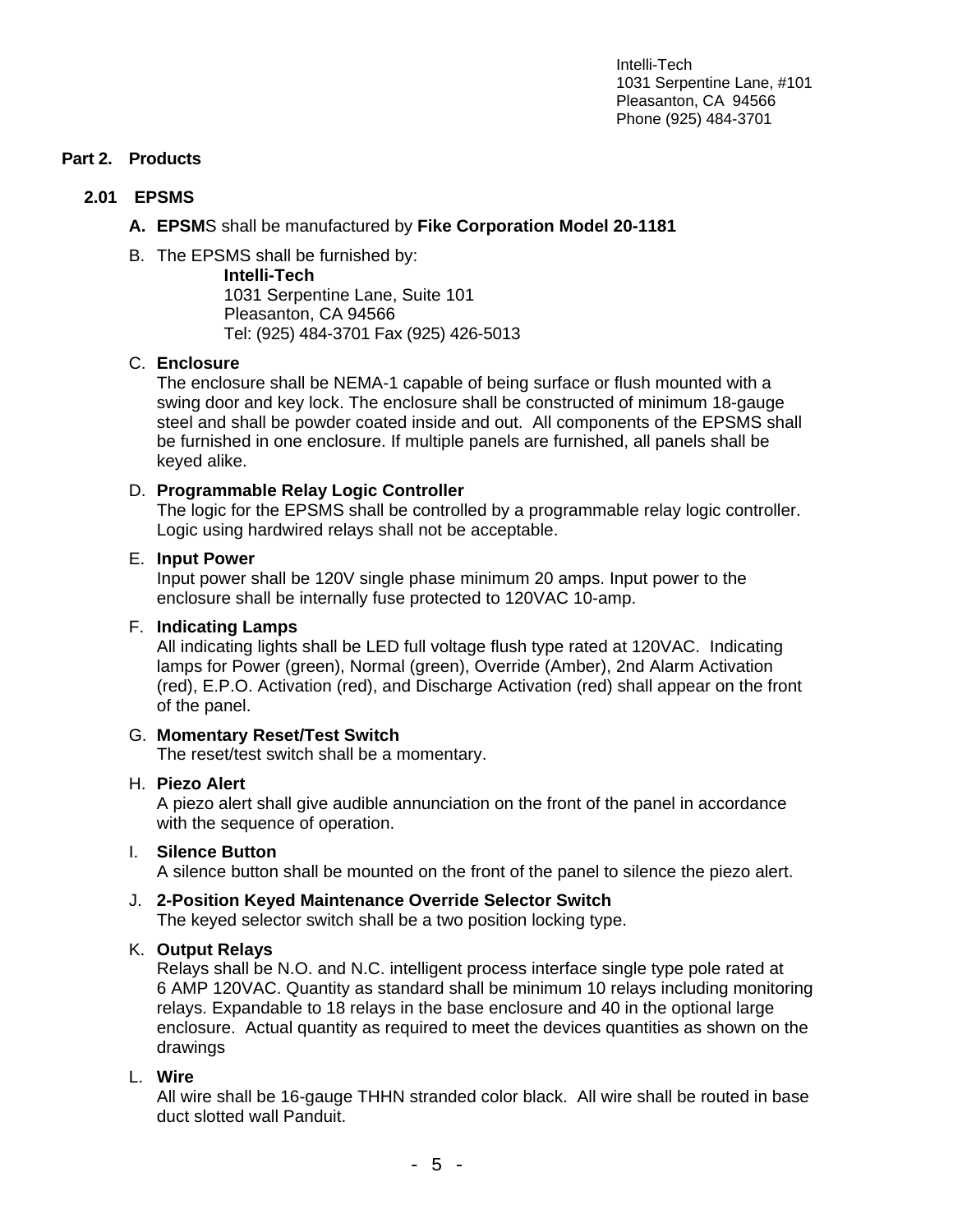## M. **Terminal Blocks**

All Terminal blocks shall be screw type single level rated for field wiring. The terminal blocks shall be numbered with identification labels. Hand written or sticker labels are not acceptable.

#### N. **Labels**

All labels on the exterior of the enclosure shall be permanent black vinyl. The letters shall be white and a minimum of ½" high. Labels consisting of stickers or applied labels such as engraved plastic are not acceptable. All relays and LEDS inside the control panel shall be labeled for their function. No handwritten labels shall be accepted.

#### O. **Drawings**

A copy of the as-built wiring schematic and sequence of operation shall be furnished and installed inside the enclosure.

#### P. **Emergency Power Off Buttons**

The emergency power off switch shall be dual action keyed latching type. The button shall have a flip up protective cover to protect against accidental equipment shutdown. The switch shall be labeled as follows:

# **EMERGENCY POWER SHUTDOWN**

**This E.P.O. switch is connected to an Emergency Power Shutdown Management System (EPSMS) and can be overridden for maintenance purposes** 

Quantity and location of EPO button(s) shall be as shown on the drawings. The EPO button(s) shall be interconnected to the EPSMS. Interconnecting conduit and wire to the EPO buttons shall be included in this scope of work.

#### Q. **Remote Maintenance Override Notification Light**

One amber remote maintenance override notification light shall be furnished and installed a minimum of three feet above each EPSMS panel. The light shall be powered from the EPSMS control panel. The interconnecting wire and conduit shall be included in this scope. The light shall be activated when the maintenance override key switch is in the override position.

#### **R. Large Enclosure (Optional)**

Enclosure shall be black NEMA 1. Size is 18"W X 23"H X 5"D. Can be installed flush or surface mount. The large enclosure shall accommodate up to (40) as opposed to the standard enclosure that accommodates (18).

#### **S. Emergency Power Flip Up Cover Audible Horn Notification (Optional)**

For each Emergency Power Off Button supplied there shall be a protective flip up cover with micro switch. A 75 db horn shall be mounted separately at the EPO button location. The horn shall be interconnected with the EPSMS control power and protective flip up cover micro switch. The horn shall active when the EPO button protective cover is flipped up.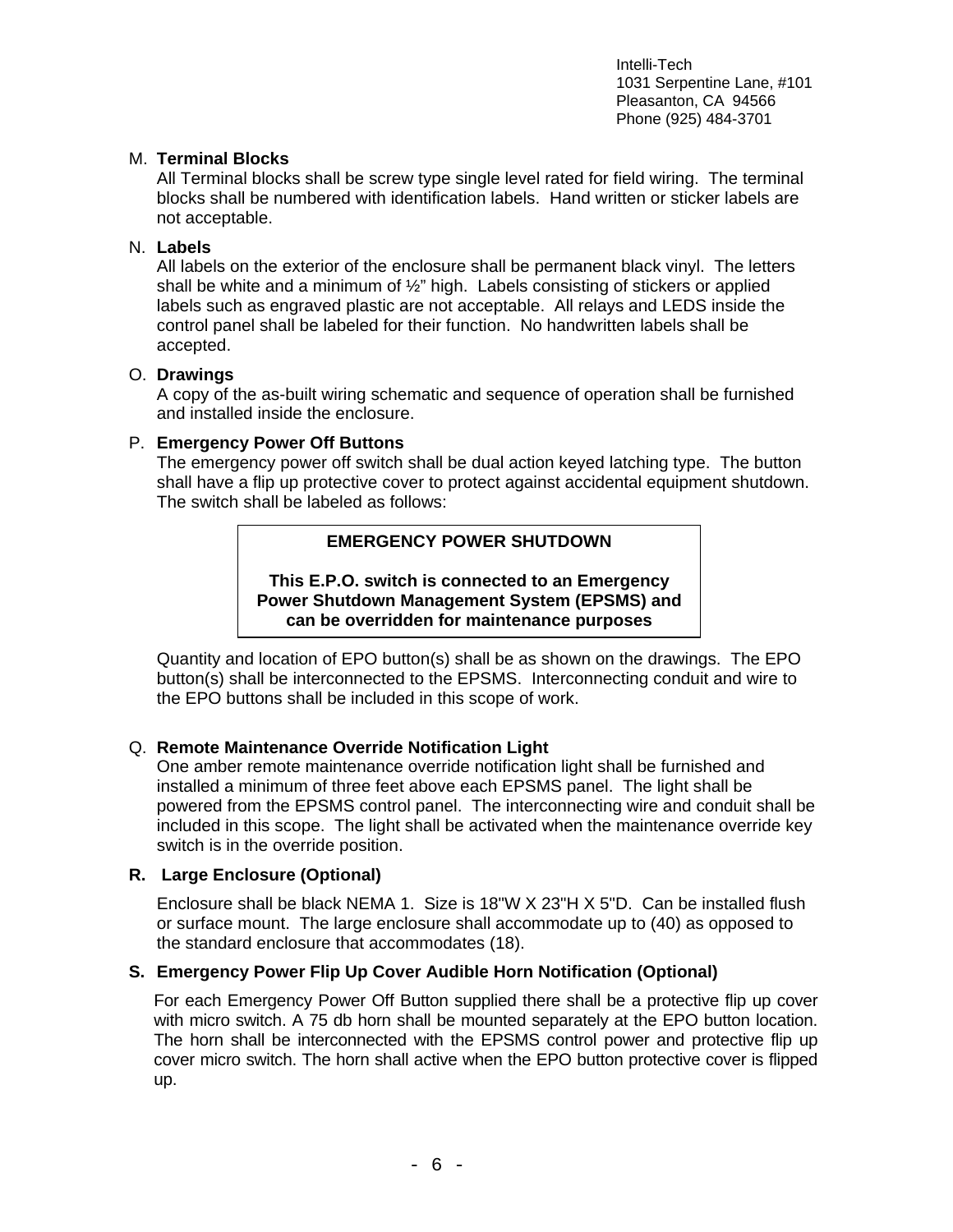# **T. Dual Input Power Capability (Optional)**

This EPSMS shall have provisions for the connection of two independent 120VAC power sources. The EPSMS shall be able to automatically switch between power source one and two depending upon the availability of power at each source.

# **U. 24 VDC Battery Back Power Supply (Optional)**

The remote power supply shall be enclosed in a black NEMA 1 enclosure W14.5" X 14.5"H X 5"D that can be installed flush or surface mounted. Batteries shall be included. The power supply shall be rated at 6 AMP 120VAC input 24VDC output. Exterior annunciation shall include illuminating LED's on the front panel indicating the presence of "Source #1", "Source #2", and "Power Supply on Battery". An interfacing trouble relay terminal block shall be connected to the EPSMS trouble signal. When a 24VDC power supply is specified, the EPSMS control panel will be manufactured with 24VDC controls instead of 120 VAC. Therefore, the output of the EPSMS shunt trip circuit will be 24VDC. If the shunt trip circuit is used, the shunt trip controls on any interfacing shunt trip breakers MUST BE RATED at 24VDC.

# **Part 3. Execution**

#### **3.01 Testing**

- A. The installing contractor shall coordinate field test with other trades to verify proper field operation. The test shall demonstrate the entire control functions as designed and intended.
- B. All electrical wiring shall be tested for proper connection, continuity and resistance to ground.
- C. The complete system shall be functionally tested and all functions, including system and equipment interlocks, must be operational at least five (5) days prior to the final acceptance tests.
- D. Upon acceptance by the owner, the completed EPSMS panel shall be placed in normal service. Until that time, a tag indicating that the system is not in operation shall be placed on the EPSMS panel.

#### **3.02 Training Requirements:**

A. After final acceptance, the installing contractor shall provide operational training to each shift of the owner's personnel.

#### **3.03 Close Out Documents**

- A. Operation and Maintenance Manuals
	- (i) Prior to final acceptance, the installing contractor shall provide complete operation and maintenance instruction manuals.
	- (ii) All aspects of the system operation and maintenance shall be detailed, including wiring diagrams of all circuits, a written description of the system design and sequence of operation, drawing(s) illustrating control logic and equipment used in the system. Checklists and procedures for emergency situations, troubleshooting techniques and maintenance operations and procedures shall be included in the manual.